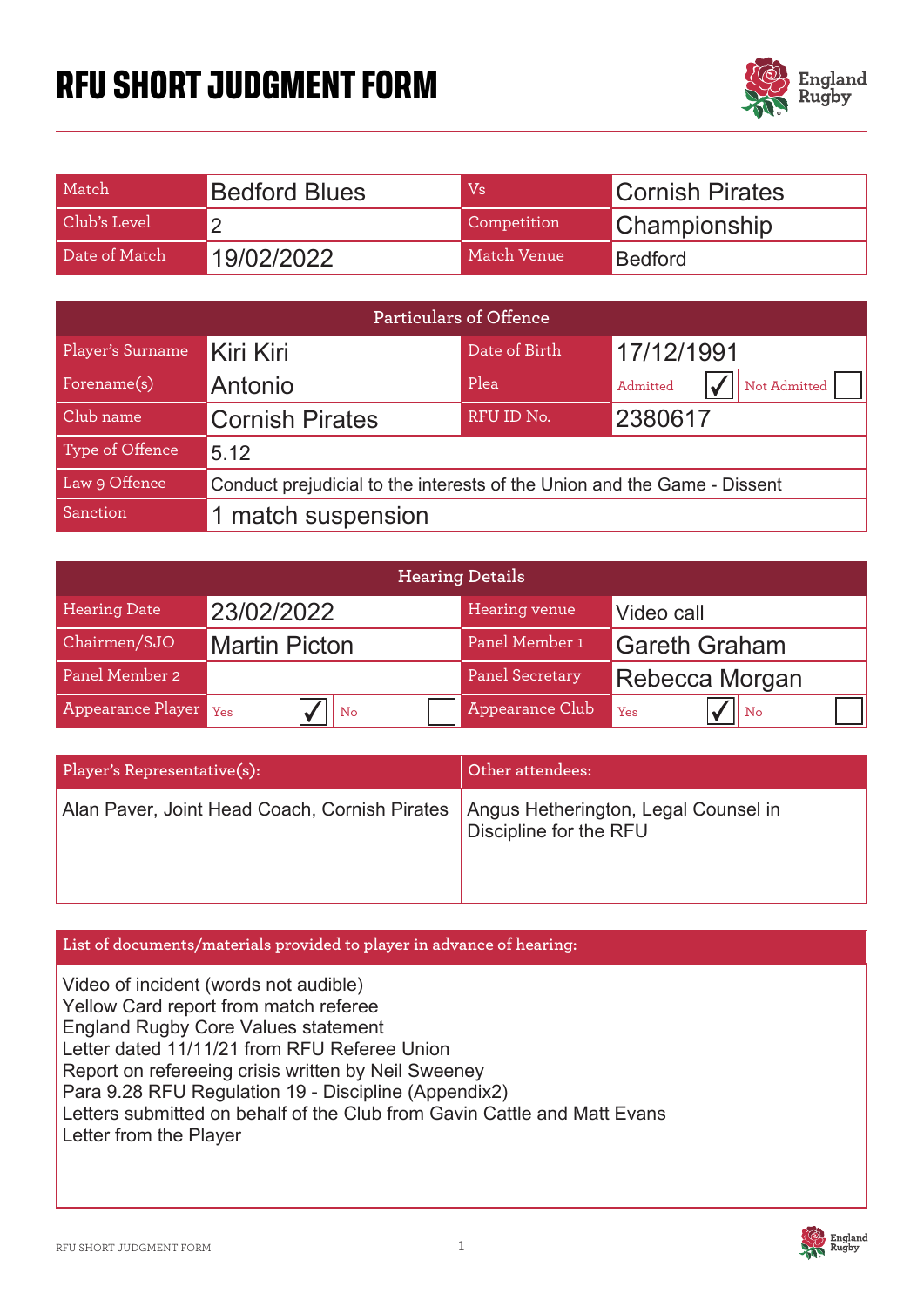The referees report stated that:- Just after half time, AR1 Phil Watters alerted me over the comms that Pirates 7 had told him to "F off". I immediately stopped the game, issued a yellow card and restarted play with a penalty to Bedford.

AR report:- At approximately 1 minute of the second half, I observed a breakdown located within a couple of meters of the touchline in and around the 10m line of the Bedford half. The ball remained live and play continued away from this area. I quickly became aware of CP7 voicing his frustration whilst looking directly at me. He was clearly annoyed. I had not seen anything untoward in the breakdown that I felt warranted such a response. I quickly encouraged CP7 to 'get on with the game'. Play continued at this point and then whilst walking back towards his half, adjacent to the touchline and approximately 5m away from me, CP 7 (KIRI KIRI) looked directly at me and said, 'OH FUCK OFF'. I immediately informed referee JACKSON over the match official comms what had been said and he YC the player and awarded a P to Bedford to restart the game.

I will say that I was not offended by the actions of CP7. It was very clear to me that he was frustrated by a situation that had occurred at the breakdown immediately before. The incident happened close to both team technical areas and within earshot of the main supporter stand. I was satisfied that the actions did need to be reported to the referee and not go unpunished as such language should not be commonplace in exchanges between players and match officials. I feel that the swift sanction imposed by referee Andrew JACKSON was decisive and appropriate in the circumstances and I personally do not wish to take the matter any further. The words used by the player will not have been captured on any game footage and therefore will not be in the public domain aside from my relay of them to the match referee.

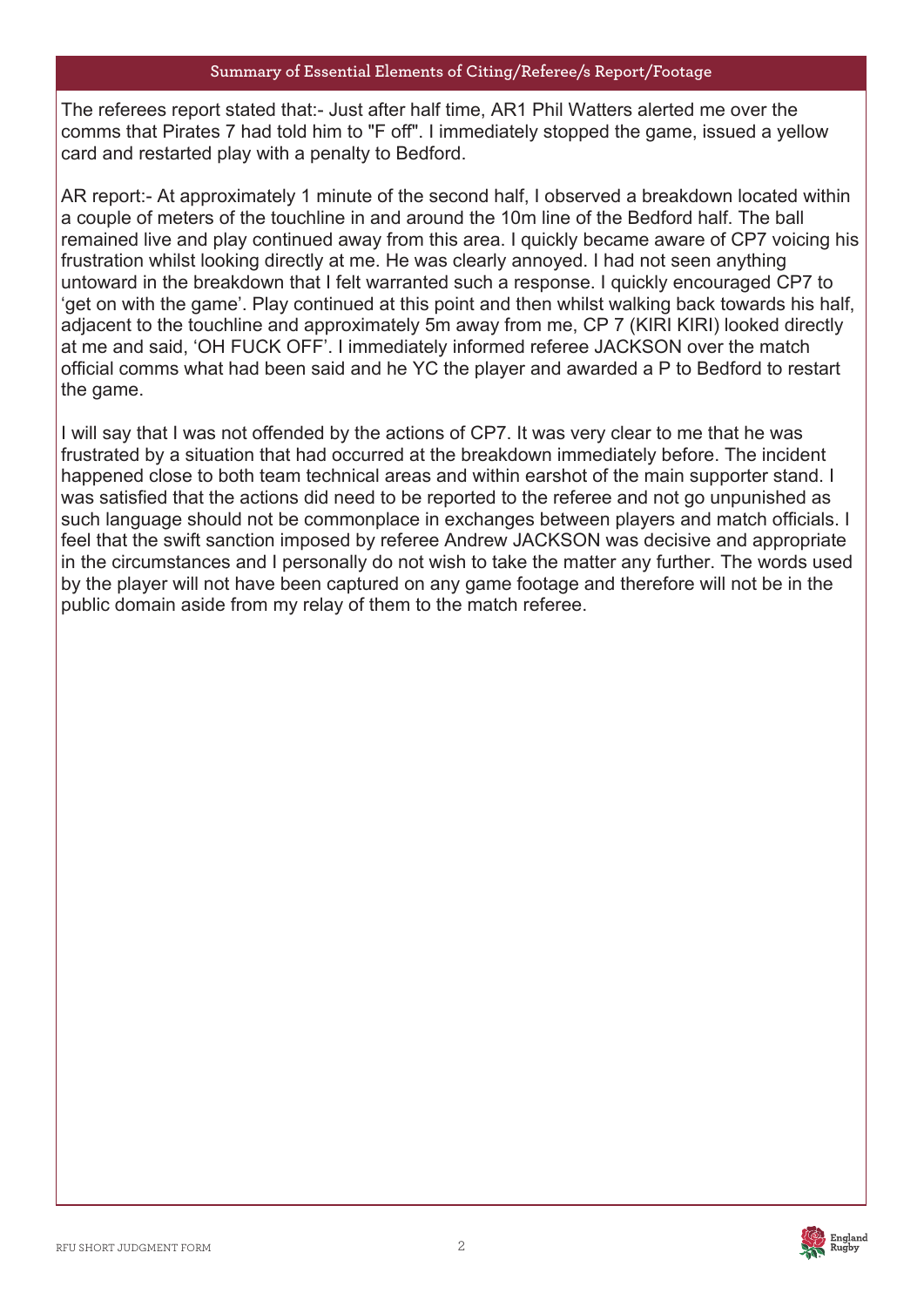$N/A$ N/A

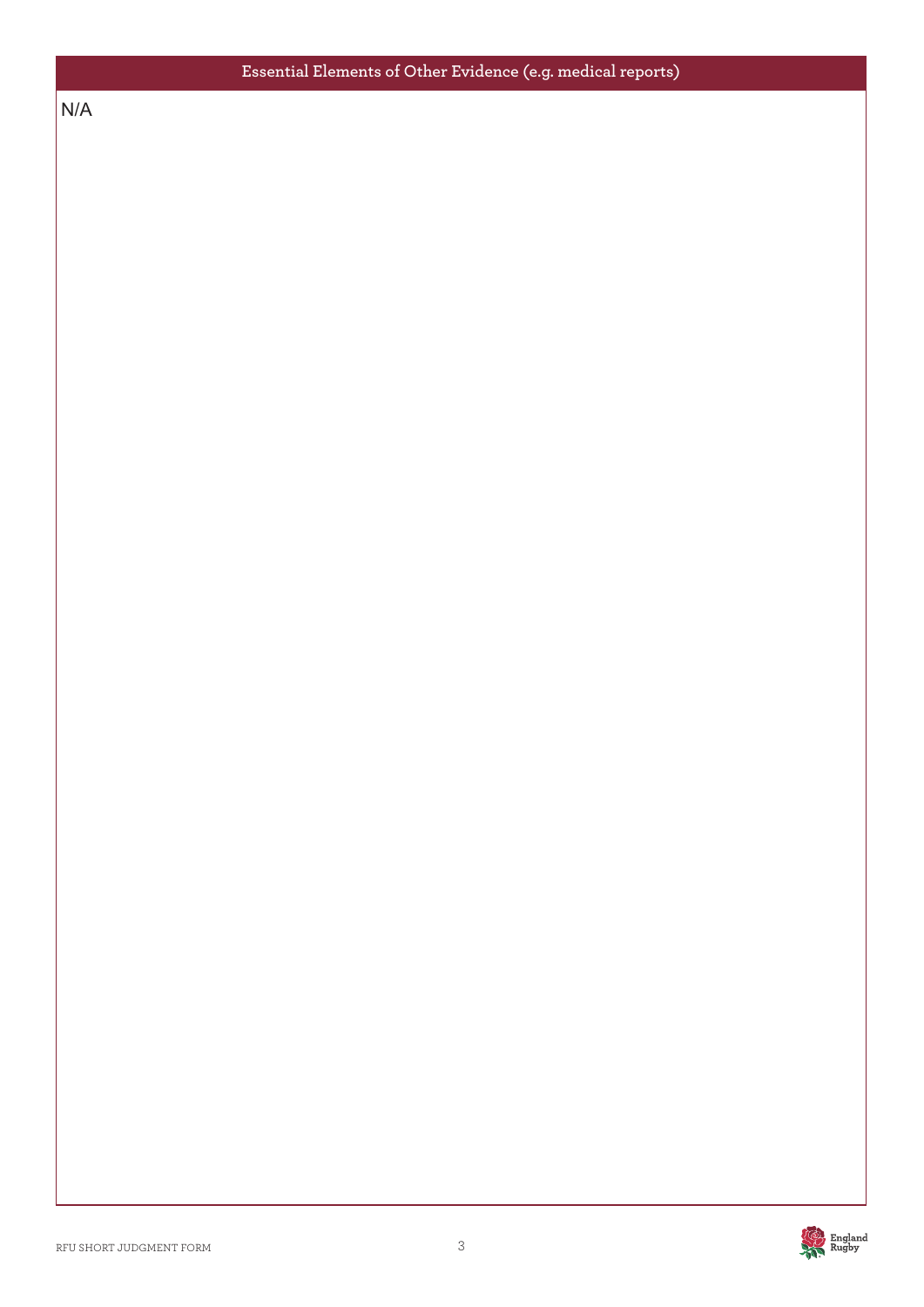The Club submitted a letter written by the Player that was addressed to the AR to whom the words were directed stated:

"The reason behind this letter is to express my sincerest apologies for my actions in the game vs Bedford on Saturday. I was frustrated and emotionally heightened due to the competitive nature of the fixture, coupled with frustration from personal performance. This led to an uncharacteristic outburst. All those factors however do not condone my actions as they were neither right nor fair. To address any match official in that manner is never acceptable. I realised immediately the severity of my misconduct, and on deeper reflection they stand far apart from the values I see at the core of rugby which are respect and discipline.

I am deeply embarrassed that I let my emotion get the better of me in the moment and am prepared to accept all consequences that are sanctioned by my club and the RFU.

Again, I am extremely sorry, and I will take all means necessary to ensure I never cross that line again."

Similar and obviously genuine sentiments were expressed in the letters submitted on behalf of the Club. The Club stated that they had imposed their own sanction of a two week suspension even in advance of this hearing.

In the course of the hearing the Player reiterated his apology for his actions on the day and explained that he had spoken to the whole of the playing and management contingent of the Club to express his apology and disappointment with his actions. He informed the panel that he has been a professional player for 12 years and has a clean disciplinary record. The Club stated that the Player is a good role model for the younger players. We were also told of the efforts that the Player makes within the local community and in particular about supportive actions he had undertaken to assist the local NHS during the Covid crisis

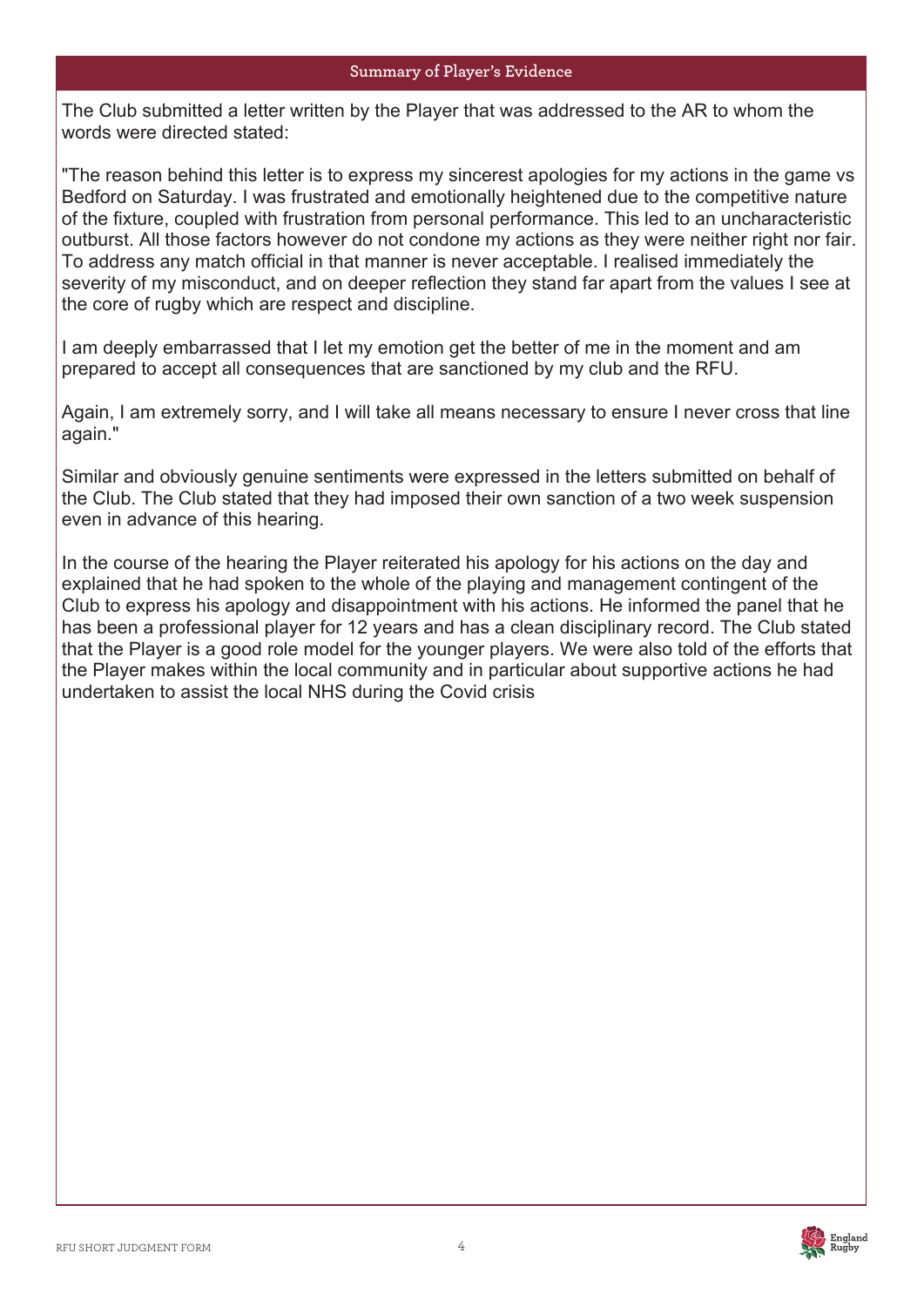The actions ا<br>Plut The actions of the Player did fall foul of 5.12 and amounted to an act of disrespect to the authority of a match official.

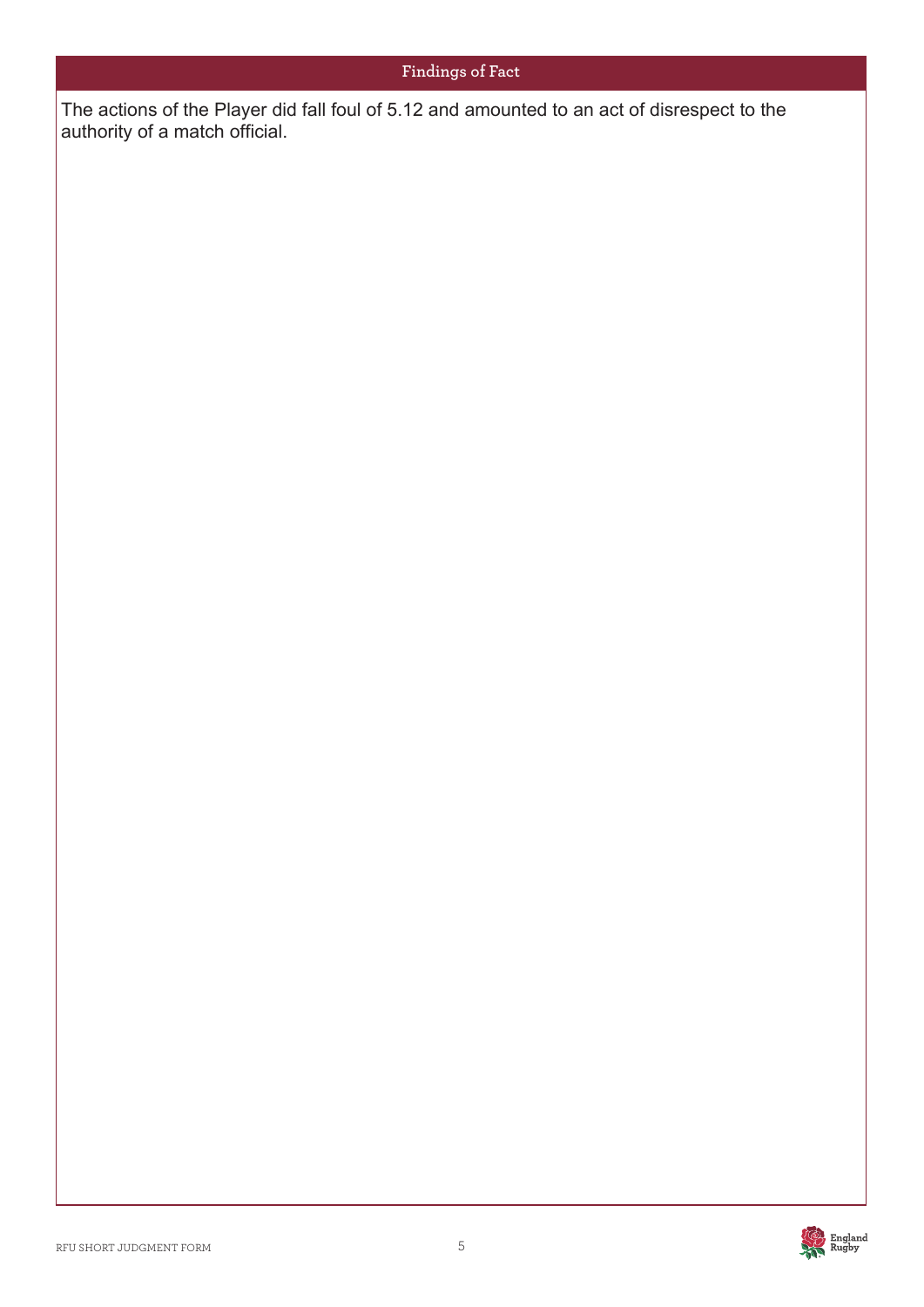|                 |            | Decision   |                                     |
|-----------------|------------|------------|-------------------------------------|
| Breach admitted | '   Proven | Not Proven | Other Disposal (please state below) |

Sanction is at large. The RFU submitted that what was said amounted to disrespect of the authority of a match official that under 9.28 merited a low end entry of 2 weeks/matches. The RFU placed emphasis on the core values of the game, the concerns expressed in the letter from the<br>In fact the game in the game of the game that of games are the tail with an amount the referees union and the need to ensure that referees are treated with an appropriate level of respect and decency at all levels of rugby.

In the well known Steve Diamond judgment it was stated:

"The game is built upon respect. There must be respect for officials. Rugby's Core Values are not empty words or slogans which can be signed up to and then ignored. They are not to be treated as useful bolt-ons dreamt up by a marketing team. They are integral to the game are what make the game special. Referees are vital to the sport. Without them there would be no games. They deserve respect and they must be respected.

We concluded:

(i) That it was appropriate, as has been done in many other cases, to take account of the entry points in the sanction table relevant to disrespecting a match official;

(ii) We agreed that the case merited the low-end entry point of two weeks/matches.

Accordingly, we concluded that the low-end entry point for disrespecting a match official i.e. a two match suspension (subject to potential reduction to reflect mitigation) was appropriate.

We were satisfied that any period of suspension should be immediate and not suspended, that approach being consistent with the importance attached to the core values of the game at all levels within rugby.

We did not consider it necessary to impose any additional requirement upon the Player such as undertaking a presentation on the importance of respecting match officials as he had already done so voluntarily and we accepted that his action in so doing had been genuine and heartfelt. We were confident that the Player but also the Club as a whole had dealt with this transgression in a spirit wholly consistent with the core values of the game.

## **SANCTIONING PROCESS**



| <b>Assessment of Seriousness</b>               |                        |  |                     |  |  |
|------------------------------------------------|------------------------|--|---------------------|--|--|
| Assessment of intent - Ref 19.11.8             |                        |  |                     |  |  |
| PLEASE TICK APPROPRIATE BOX                    | 19.11.8(a) Intentional |  | 19.11.8(b) Reckless |  |  |
| Reasons for finding as to intent:              |                        |  |                     |  |  |
| The Player chose to use the words that he did. |                        |  |                     |  |  |
| Nature of actions - Reg 19.11.8(c)             |                        |  |                     |  |  |
| As above.                                      |                        |  |                     |  |  |

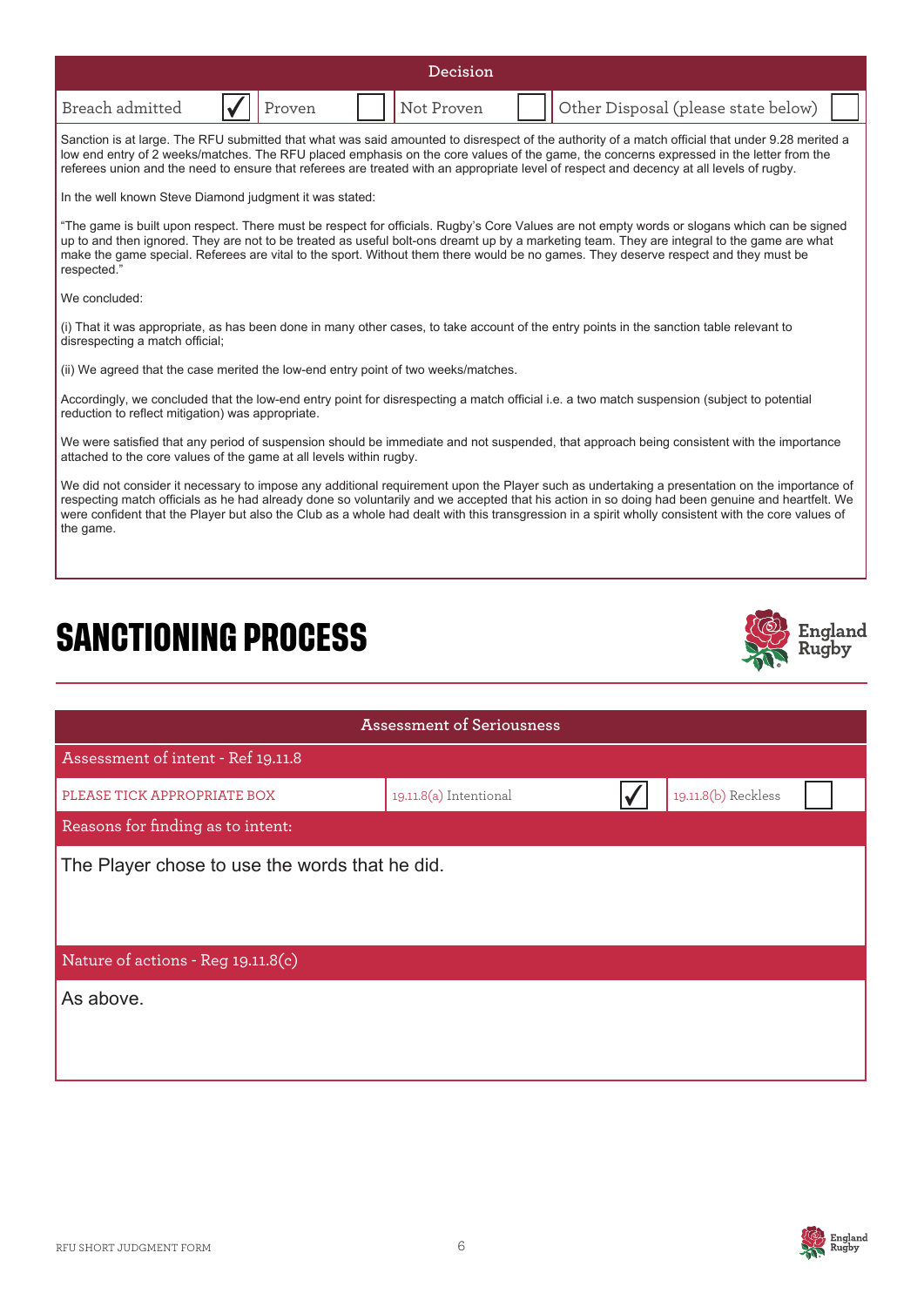| Existence of provocation - Reg 19.11.8(d)                                                                                                                                                                                                                                       |
|---------------------------------------------------------------------------------------------------------------------------------------------------------------------------------------------------------------------------------------------------------------------------------|
| N/A                                                                                                                                                                                                                                                                             |
|                                                                                                                                                                                                                                                                                 |
|                                                                                                                                                                                                                                                                                 |
| Whether player retaliated - Reg 19.11.8(e)                                                                                                                                                                                                                                      |
| N/A                                                                                                                                                                                                                                                                             |
|                                                                                                                                                                                                                                                                                 |
| Self-defence - Reg 19.11.8(f)                                                                                                                                                                                                                                                   |
| N/A                                                                                                                                                                                                                                                                             |
|                                                                                                                                                                                                                                                                                 |
|                                                                                                                                                                                                                                                                                 |
| Effect on victim - Reg 19.11.8(g)                                                                                                                                                                                                                                               |
| The AR had indicated that the words spoken by the Player had no personal impact but the victim<br>is the game itself and the damage this sort of behaviour can have on the standing of officials<br>within the game and how those involved in the sport may behave toward them. |
| Effect on match - Reg 19.11.8(h)                                                                                                                                                                                                                                                |
| N/A                                                                                                                                                                                                                                                                             |
|                                                                                                                                                                                                                                                                                 |
|                                                                                                                                                                                                                                                                                 |
| Vulnerability of victim - Reg 19.11.8(i)                                                                                                                                                                                                                                        |
| N/A                                                                                                                                                                                                                                                                             |
|                                                                                                                                                                                                                                                                                 |
| Level of participation/premeditation - Reg 19.11.8(j)                                                                                                                                                                                                                           |
| N/A                                                                                                                                                                                                                                                                             |
|                                                                                                                                                                                                                                                                                 |
|                                                                                                                                                                                                                                                                                 |
| Conduct completed/attempted - Reg 19.11.8(k)                                                                                                                                                                                                                                    |
| N/A                                                                                                                                                                                                                                                                             |
|                                                                                                                                                                                                                                                                                 |
|                                                                                                                                                                                                                                                                                 |

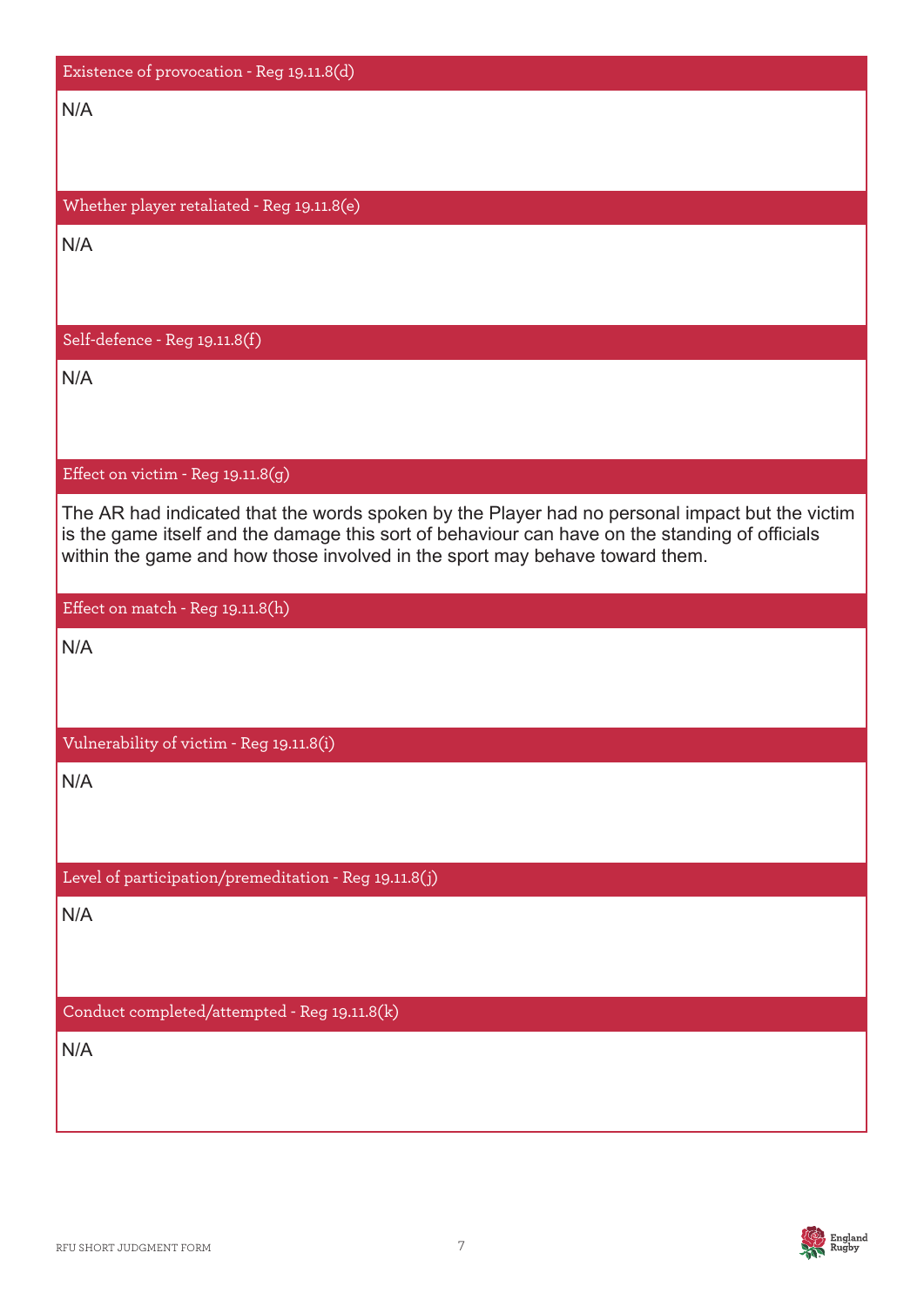| Other features of player's conduct - Reg 19.11.8(l) |  |
|-----------------------------------------------------|--|
| N/A                                                 |  |
|                                                     |  |
|                                                     |  |
|                                                     |  |

| Assessment of Seriousness Continued |       |           |              |          |       |
|-------------------------------------|-------|-----------|--------------|----------|-------|
| Entry point                         |       |           |              |          |       |
| <u>Low-end</u>                      | Weeks | Mid-range | <b>Weeks</b> | Top-end* | Weeks |
|                                     |       |           |              |          |       |

\*If Top End, the JO or Panel should identify, if apropriate, an entry point between the Top End and the maximum sanction and provide the reasons for selecting this entry point, below. In making the above assessment, the Panel should consider the RFU Practice Note as set out in Appendix 5 to Regulation 19. Significant weight should be given to RFU regulation 19.11.8(a), 19.11.8(h) and 19.11.8(i).

| Reasons for selecting entry point: |  |
|------------------------------------|--|
| See above.                         |  |
|                                    |  |
|                                    |  |
|                                    |  |
|                                    |  |
|                                    |  |

| Relevant Off-Field Mitgating Factors - Reg 19.11.10                         |                                                   |  |  |
|-----------------------------------------------------------------------------|---------------------------------------------------|--|--|
| Acknowledgment of the commission of foul Play<br>& timing - Reg 19.11.10(a) | Player's disciplinary record - Reg 19.11.10(b)    |  |  |
| Prompt and fulsome.                                                         | Clean.                                            |  |  |
| Youth and/or inexperience of player - Reg 19.11.10(c)                       | Conduct prior to and at hearing - Reg 19.11.10(d) |  |  |
| N/A                                                                         | Exemplary.                                        |  |  |

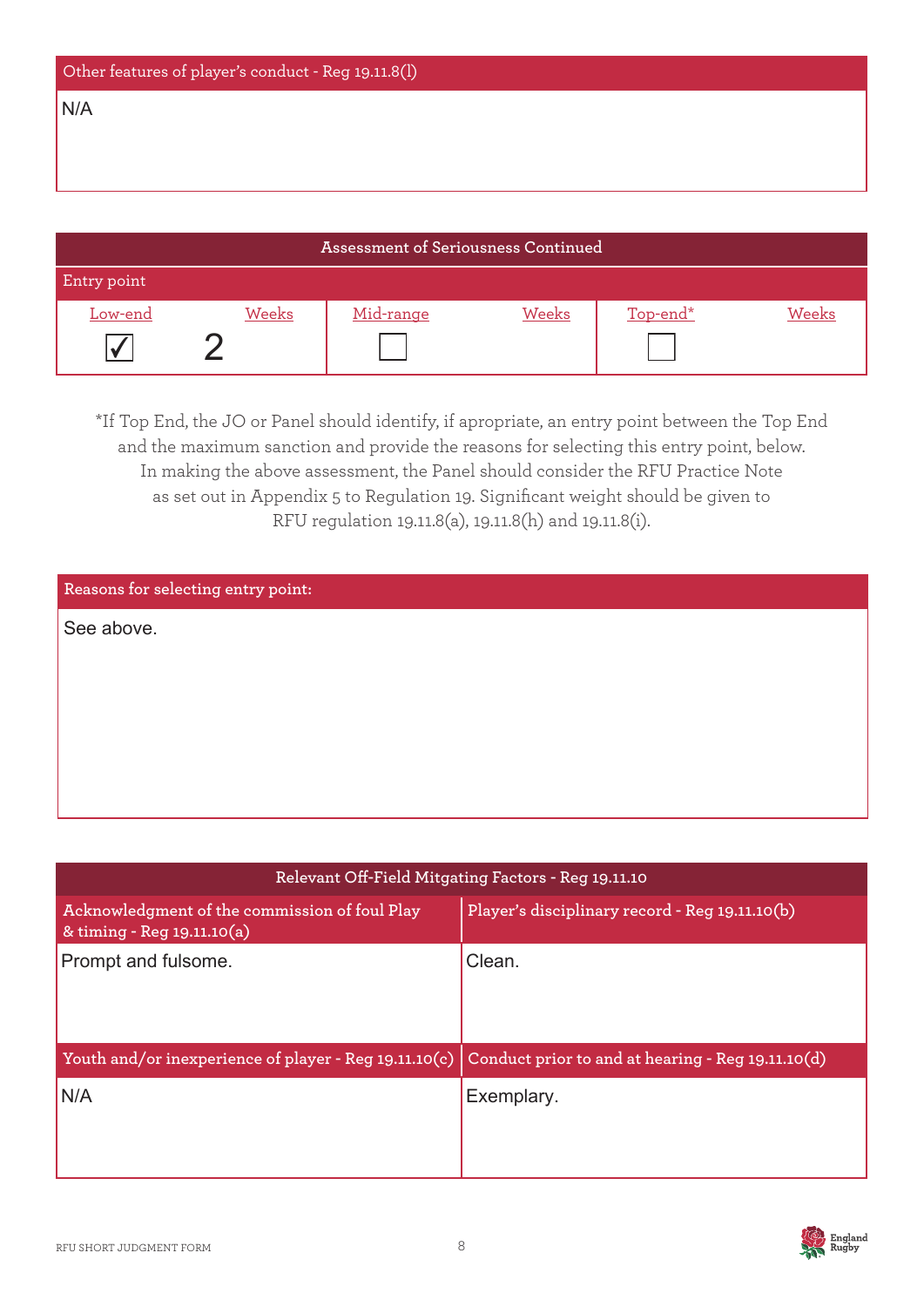| Remorse and timing of Remorse - Reg 19.11.10(e) | Other off-field mitigation - Reg 19.11.10(f)                                                 |
|-------------------------------------------------|----------------------------------------------------------------------------------------------|
| Remorse immediate and genuine.                  | Material from the Club demonstrated that the<br>Player is a positive role model in the Club. |

Number of weeks deducted: 1

**Summary of reason for number of weeks deducted:**

The panel considered that the Player was entitled to the maximum 50% available mitigation credit bearing in mind his full acceptance of the charge, genuine remorse and his engagement with the Panel at the hearing.

**Additional Relevant Off-Field Aggravating Factors - RFU Regulation 19.11.13** 

Player's status as an offender of the laws of the game - Reg 19.11.13 (a)

N/A

Need for deterrent to combat a pattern of offending - Reg 19.11.13(b)

N/A

Any other off-field aggravating factor that the disciplinary panel considers relevant and appropriate - (including poor conduct prior to or at the hearing) Reg 19.11.13 (c)

N/A

Number of additional weeks: 0